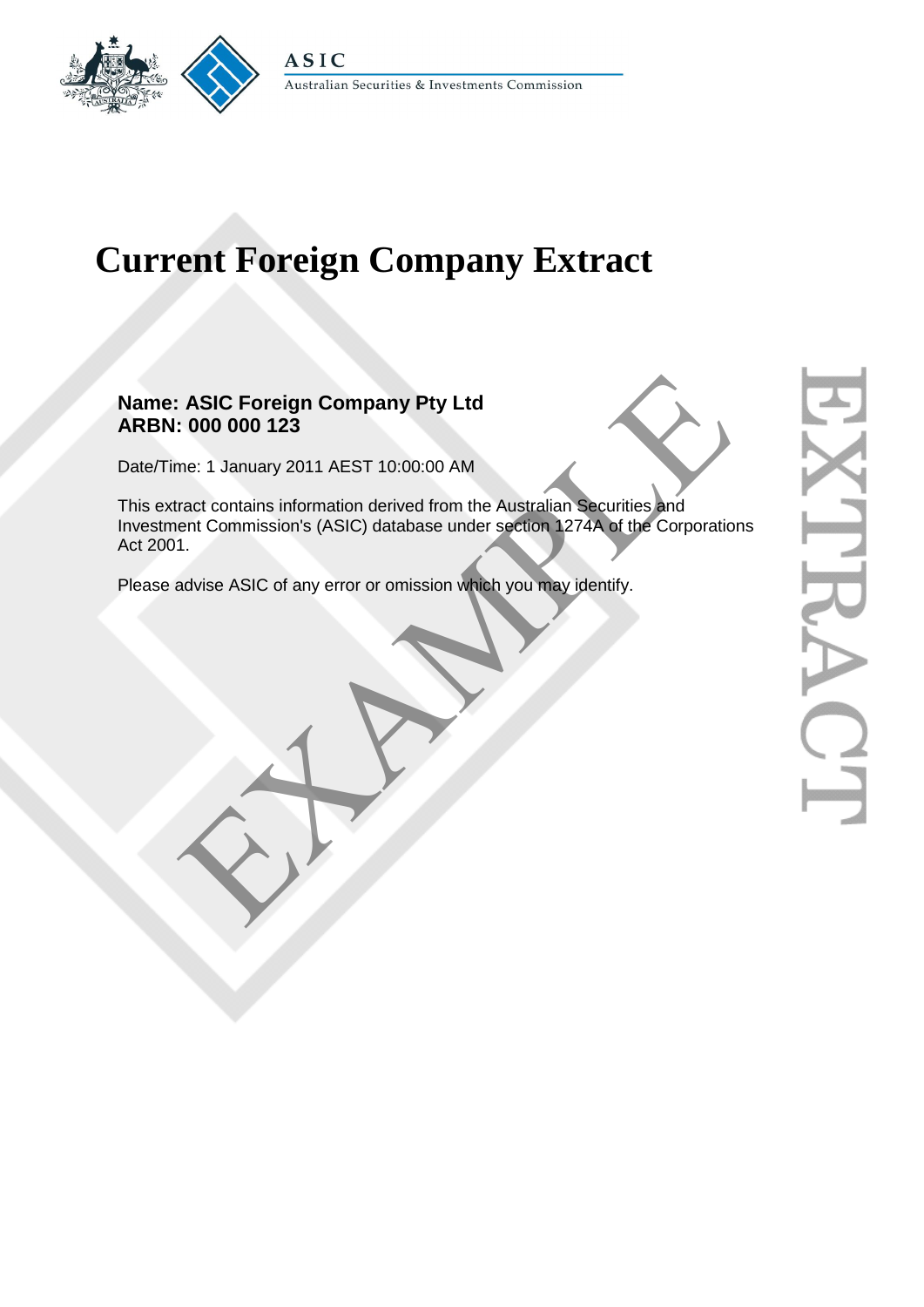| <b>Current Organisation Details</b><br>Name:<br><b>ASIC Company Pty Ltd</b><br>000 000 123<br>ARBN:<br>11 000 000 123<br>ABN:<br>01/01/2011<br>Registration date:<br>Next review date:<br>01/01/2011<br>Name start date:<br>01/01/2011<br>Status:<br>Registered<br>Company Type:<br>Foreign Company<br><b>NONE</b><br>Class:<br><b>PUBF</b><br>Subclass:<br><b>Document Number</b><br><b>Address Details</b><br><b>Current</b><br>123 New Street<br>Registered address in place<br>Melbourne VIC 3000<br>of incorporation:<br>Start date:<br>01/01/2011<br>123 New Street<br>Registered address in<br>Melbourne VIC 3000<br>Australia:<br>01/01/2011<br>Start date:<br><b>Local Agent Details</b><br><b>Document Number</b><br><b>Current Local Agent</b><br>ACN:<br>000 000 123<br>ABN:<br>11 000 000 123<br>ASIC Agent<br>Name:<br>123 New Street<br>Address:<br>Melbourne VIC 3000<br><b>Start Date:</b><br>01/01/2011<br><b>Officeholders and Other Roles</b><br><b>Document Number</b><br><b>Directors</b><br>John Citizen<br>Name:<br>Address:<br>123 New Street<br>Melbourne VIC 3000<br>01/01/2011<br>Born:<br>01/01/2011<br>Appointment date:<br><b>External Administrator</b><br>Role:<br>Liquidator<br>Court<br>Type: | <b>Organisation Details</b> |              | <b>Document Number</b> |
|----------------------------------------------------------------------------------------------------------------------------------------------------------------------------------------------------------------------------------------------------------------------------------------------------------------------------------------------------------------------------------------------------------------------------------------------------------------------------------------------------------------------------------------------------------------------------------------------------------------------------------------------------------------------------------------------------------------------------------------------------------------------------------------------------------------------------------------------------------------------------------------------------------------------------------------------------------------------------------------------------------------------------------------------------------------------------------------------------------------------------------------------------------------------------------------------------------------------------------|-----------------------------|--------------|------------------------|
|                                                                                                                                                                                                                                                                                                                                                                                                                                                                                                                                                                                                                                                                                                                                                                                                                                                                                                                                                                                                                                                                                                                                                                                                                                  |                             |              |                        |
|                                                                                                                                                                                                                                                                                                                                                                                                                                                                                                                                                                                                                                                                                                                                                                                                                                                                                                                                                                                                                                                                                                                                                                                                                                  |                             |              | 000 000 123            |
|                                                                                                                                                                                                                                                                                                                                                                                                                                                                                                                                                                                                                                                                                                                                                                                                                                                                                                                                                                                                                                                                                                                                                                                                                                  |                             |              |                        |
|                                                                                                                                                                                                                                                                                                                                                                                                                                                                                                                                                                                                                                                                                                                                                                                                                                                                                                                                                                                                                                                                                                                                                                                                                                  |                             |              |                        |
|                                                                                                                                                                                                                                                                                                                                                                                                                                                                                                                                                                                                                                                                                                                                                                                                                                                                                                                                                                                                                                                                                                                                                                                                                                  |                             |              |                        |
|                                                                                                                                                                                                                                                                                                                                                                                                                                                                                                                                                                                                                                                                                                                                                                                                                                                                                                                                                                                                                                                                                                                                                                                                                                  |                             |              | 000 000 123            |
|                                                                                                                                                                                                                                                                                                                                                                                                                                                                                                                                                                                                                                                                                                                                                                                                                                                                                                                                                                                                                                                                                                                                                                                                                                  |                             |              | 000 000 123            |
|                                                                                                                                                                                                                                                                                                                                                                                                                                                                                                                                                                                                                                                                                                                                                                                                                                                                                                                                                                                                                                                                                                                                                                                                                                  |                             |              |                        |
|                                                                                                                                                                                                                                                                                                                                                                                                                                                                                                                                                                                                                                                                                                                                                                                                                                                                                                                                                                                                                                                                                                                                                                                                                                  |                             |              |                        |
|                                                                                                                                                                                                                                                                                                                                                                                                                                                                                                                                                                                                                                                                                                                                                                                                                                                                                                                                                                                                                                                                                                                                                                                                                                  |                             |              |                        |
|                                                                                                                                                                                                                                                                                                                                                                                                                                                                                                                                                                                                                                                                                                                                                                                                                                                                                                                                                                                                                                                                                                                                                                                                                                  |                             |              | 000 000 123            |
|                                                                                                                                                                                                                                                                                                                                                                                                                                                                                                                                                                                                                                                                                                                                                                                                                                                                                                                                                                                                                                                                                                                                                                                                                                  |                             |              |                        |
|                                                                                                                                                                                                                                                                                                                                                                                                                                                                                                                                                                                                                                                                                                                                                                                                                                                                                                                                                                                                                                                                                                                                                                                                                                  |                             |              |                        |
|                                                                                                                                                                                                                                                                                                                                                                                                                                                                                                                                                                                                                                                                                                                                                                                                                                                                                                                                                                                                                                                                                                                                                                                                                                  |                             |              |                        |
|                                                                                                                                                                                                                                                                                                                                                                                                                                                                                                                                                                                                                                                                                                                                                                                                                                                                                                                                                                                                                                                                                                                                                                                                                                  |                             |              | 000 000 123            |
|                                                                                                                                                                                                                                                                                                                                                                                                                                                                                                                                                                                                                                                                                                                                                                                                                                                                                                                                                                                                                                                                                                                                                                                                                                  |                             |              |                        |
| Address:<br>123 New Street<br>Melbourne VIC 3000<br>01/01/2011<br>Appointment date:<br>Supreme Court of VIC CLR 123<br>Court no:                                                                                                                                                                                                                                                                                                                                                                                                                                                                                                                                                                                                                                                                                                                                                                                                                                                                                                                                                                                                                                                                                                 | Name:                       | Jane Citizen | 000 000 123            |